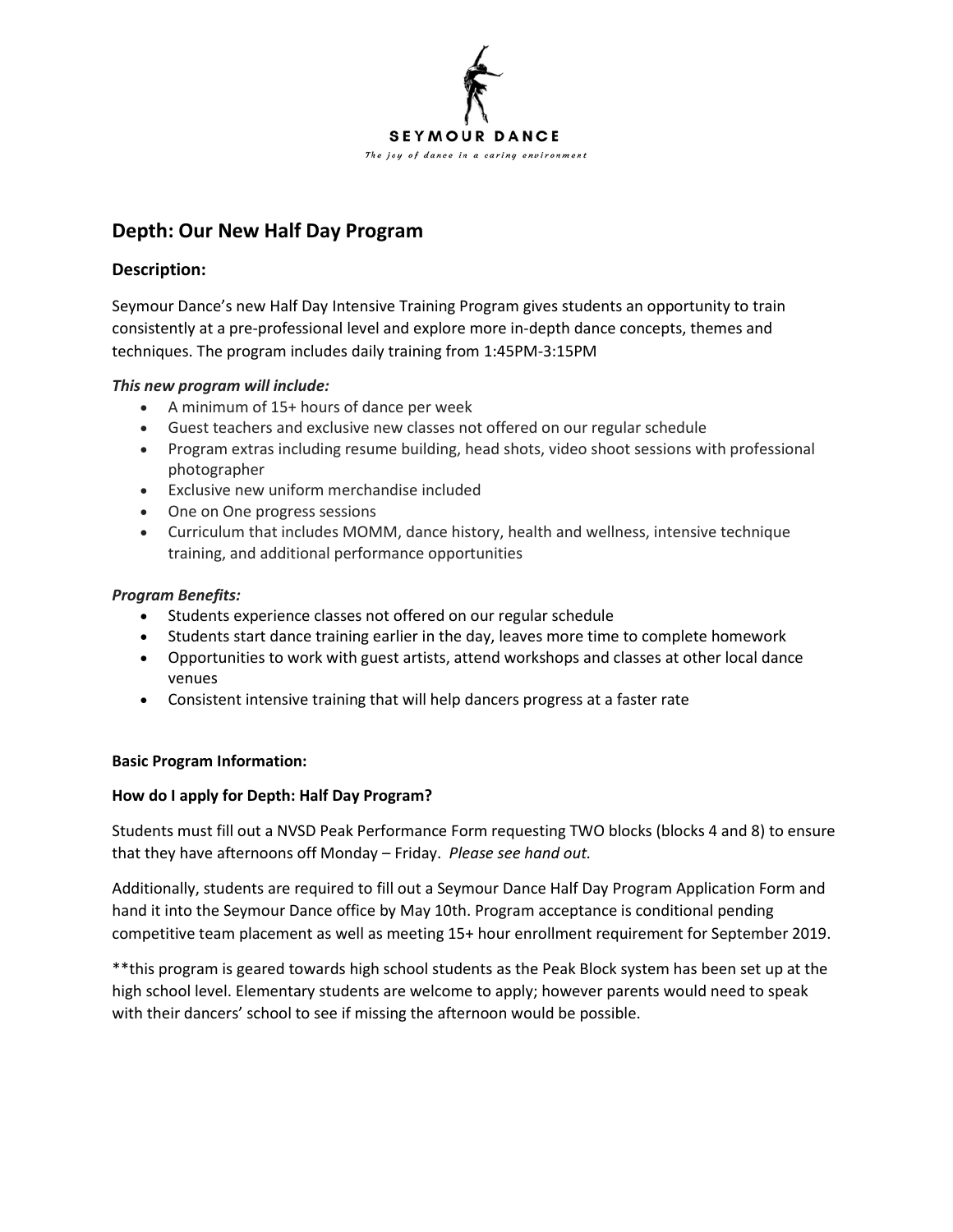## **When can I apply?**

Now! We are currently accepting applications. Students need to fill out the required Peak Performance Form and schedule an appointment with their school counsellors as soon as possible to go over their scheduling request for next year.

## **How much does this program cost?**

#### \$650.00 + tax/month

This program is a package that includes 15+ hours of dancing as well as all program extras such as guest artists, head shots, video shoots, program uniforms, additional workshops, solo class fee, quarterly oneon-one coaching sessions as well as all additional curriculum costs.

This monthly set cost includes 15+ overall hours of dance, not just the afternoon class sessions.

#### **What previous dance experience is required?**

Dancers need to have been part of our competitive program for at least 2+ years. Program acceptance is conditional of being admitted into our competitive program for year 2019/2020. Additionally students must be enrolled in 15+ hours of dance for the 2019/2020 year that include all competitive prerequisites.

Technical requirements include:

- Dancers must already be on pointe or entering into Beginner Pointe as of September 2019.
- Dancers must be able to do a double pirouette
- Dancers should have their full splits on at least one side
- Dancers must be enrolled in a vocational Ballet class (Intermediate Foundations Advanced 1)

## **How does the Half Day Program work with my dancer's school schedule?**

The Peak Program allows high school students to be dismissed at lunch time which gives the dancers time to eat their lunch, travel to Seymour Dance and to get changed for class. The Half Day Program classes start promptly at 1:45PM and run until 3:15PM daily Monday to Friday. *Students are responsible for getting to Seymour Dance from their home school.*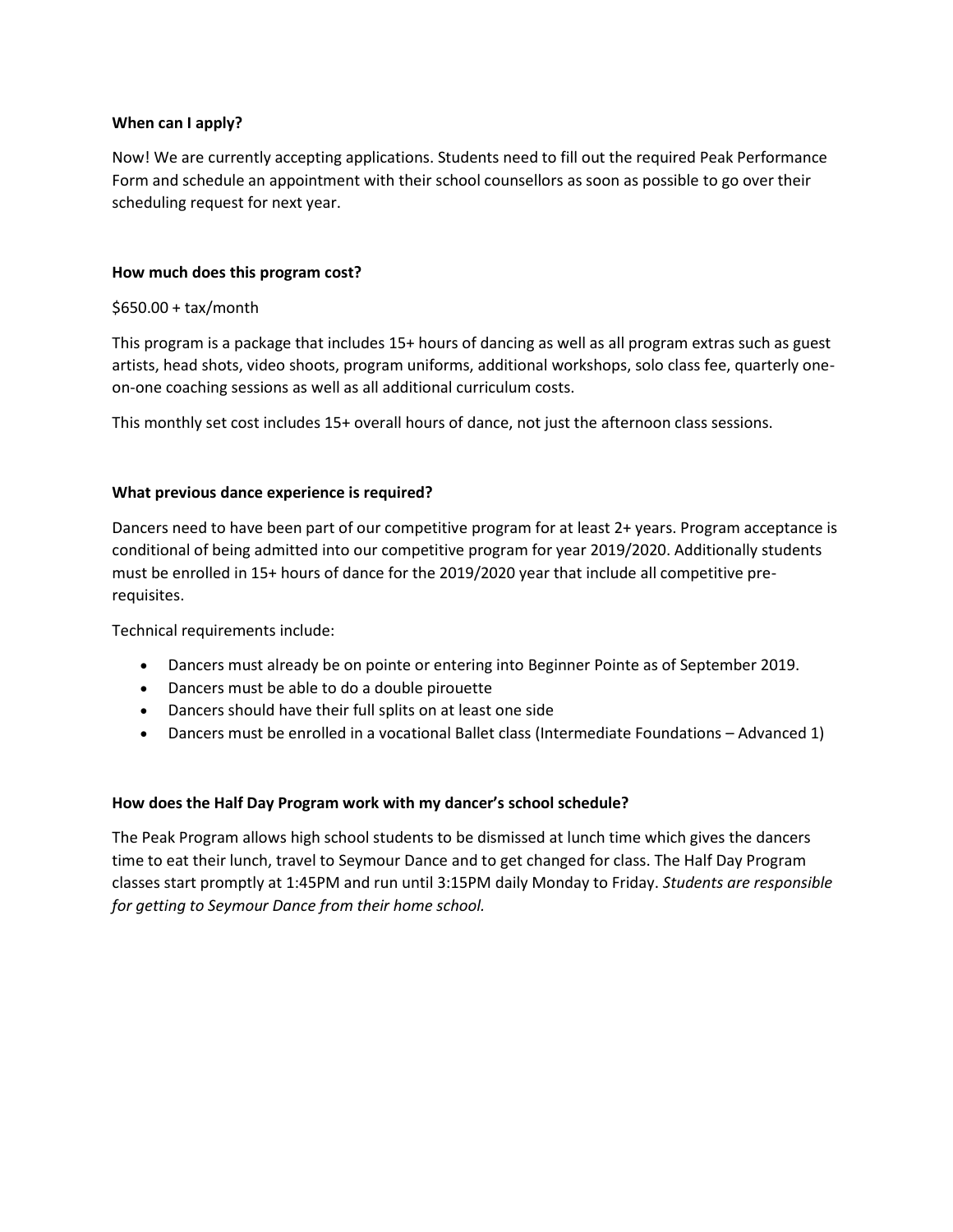#### **Sample Two Week at a Glance:**

| Monday 1:45-       | Tuesday 1:45-      | Wednesday 1:45-    | Thursday 1:45-3:15pm      | Friday 1:45-3:15pm   |
|--------------------|--------------------|--------------------|---------------------------|----------------------|
| 3:15 <sub>pm</sub> | 3:15 <sub>pm</sub> | 3:15 <sub>pm</sub> |                           |                      |
| Open Pointe        | <b>MOMM</b>        | Open Ballet        | Solo Privates/ Technique  | Guest Teacher/ Combo |
|                    |                    |                    | Class                     | Day/ Cross-Training  |
|                    |                    |                    | (Jazz/Lyrical/Contemp/Hip | Activity             |
|                    |                    |                    | Hop)                      |                      |
| Monday 1:45-       | Tuesday 1:45-      | Wednesday 1:45-    | Thursday 1:45-3:15pm      | Friday 1:45-3:15pm   |
| 3:15 <sub>pm</sub> | 3:15 <sub>pm</sub> | 3:15 <sub>pm</sub> |                           |                      |
| Open Pointe/Open   | <b>MOMM</b>        | Nutrition/Dance    | Solo Privates/ Technique  | Contemporary/Improv/ |
| <b>Ballet</b>      |                    | History/Career     | Class                     | Choreography         |
|                    |                    | Planning/Mock      | (Jazz/Lyrical/Contemp/Hip |                      |
|                    |                    | Auditions          | Hop)                      |                      |

#### **What other topics are covered?**

- Advanced performance techniques
- Audition preparation/ mock auditions
- Resume building
- Dance history
- Dance nutrition, health & wellness
- Cross-training

## **Tier 1 Half Day Program**

- Intensive 5-day per week training
	- o Classes Monday, Tuesday, Wednesday, Thursday, Friday
- 2 Peak Blocks resulting in both block 4 and 8
- \$650.00/Month

## **Tier 2 Half Day Program**

- Part Time Half Day Peak Performance
- 1 Peak Block resulting in a rotating schedule (either block 4 OR 8)
	- o Week 1: class Monday, Wednesday and Friday
	- o Week 2: class Tuesday and Thursday
- \$600.00/month
- \*\*only offered if two-peak blocks is not approved

## **Meet the Half Day Team:**

Lauren Overholt, Janelle Ordiales, Nicola Earl